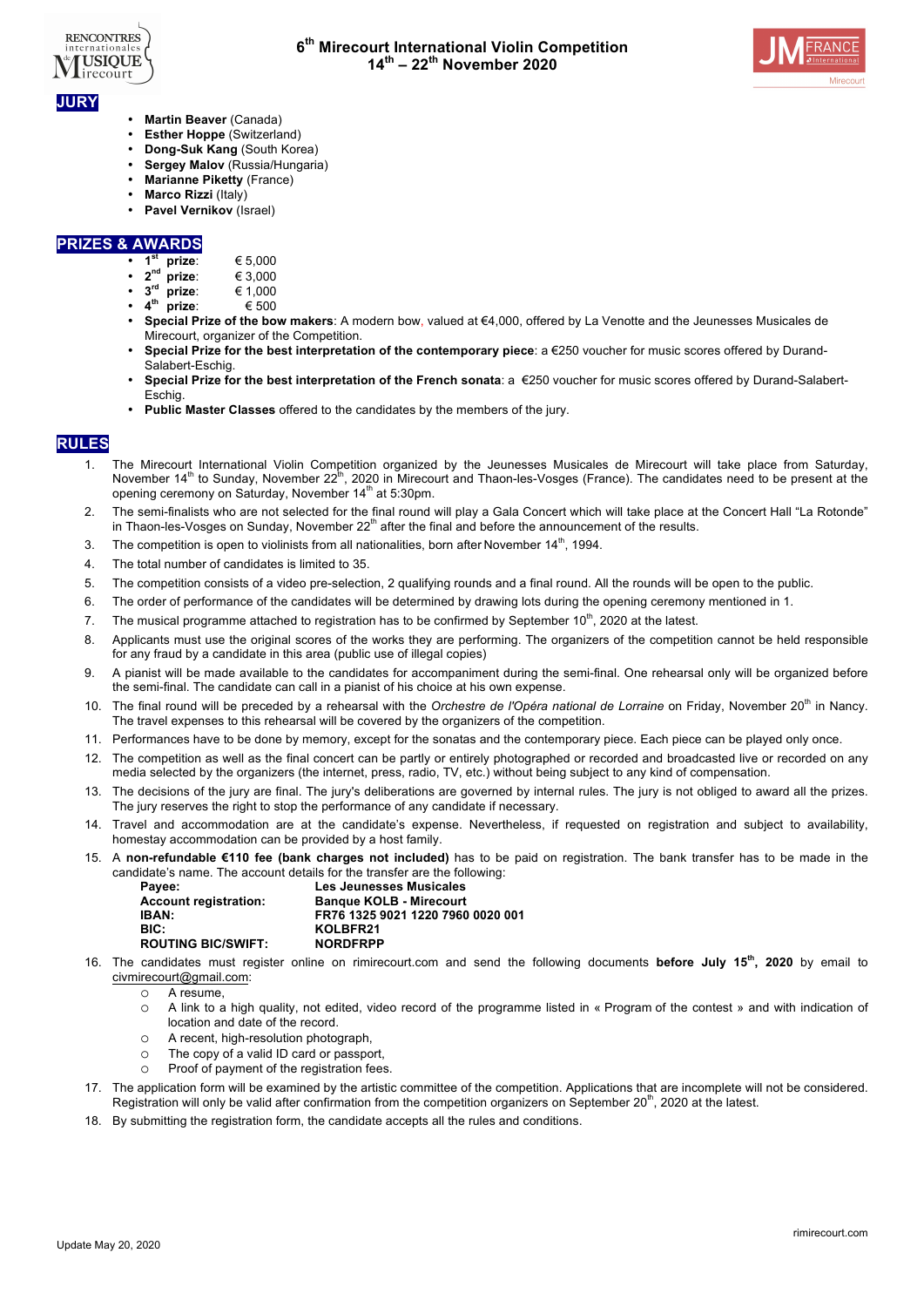



## **PROGRAM OF THE CONTEST**

*Video-recorded pre-selection (May 20th, 2020: update due to Covid-19 sanitary restrictions) – High quality video comprising:*

- **PAGANINI:** One Caprice, at the candidate's choice
- 2. **1st movement of the concerto** chosen for the finale, recorded with piano accompaniment or **JS BACH** piece for solo violin (played without the repeats) chosen in the list 1. of the first round

*First round – Sunday 15th and Monday 16th November, 2020 - Cinema Rio, Mirecourt A solo violin programme of no more than 30 minutes' duration, comprising:*

- 1. **JS BACH** one piece for solo violin (played without the repeats) from the following list:
	- − Sonata No. 1 in G minor (BWV 1001)<br>− Partita No. 1 in B minor (BWV 1002)
		- − Partita No. 1 in B minor (BWV 1002) Mvt 1-4 (Allemanda, Double, Corrente, Double)
			- Mvt 5-8 (Sarabanda, Double, Tempo du borea, Double)
	-
	- − Sonata No. 2 in A minor (BWV 1003) Mvt 1-2 (Grave & Fuga)
		- Mvt 1-4 (Allemanda, Corrente, Sarabanda, Giga)<br>Mvt 5 (Ciaccona)
	- − Partita No. 2 in D minor (BWV 1004) Mvt 5 (Ciaccona)<br>− Sonate No. 3 in C major (BWV 1005) Mvt 1-2 (Adagio & Fuga)
		- Sonate No. 3 in C major (BWV 1005)
		- Partita No. 3 in E major (BWV 1006) All movements
- 2. **PAGANINI**: One Caprice, at the candidate's choice

3. A **French contemporary piece** for solo violin from the following list:

− Georges Aperghis I.X. (2006) − Pierre Boulez Anthème (1991)<br>− Bernard Cavanna Fauve (1995) − Bernard Cavanna Fauve (1995) **Pascal Dusapin**<br>Bechara El-Khoury − Bechara El-Khoury Trois pièces : Arminia, Beyrouth-Jérusalem, Perpétuel (2013) − Philippe Hersant Tarab (2010), Chants du Sud (1996) − Marc Monnet Fantasia dolorosa (1982) − Eric Montalbetti Sonate pour violon seul (2016) − Florentine Mulsant Sonate Op.19 Corail – Dédale (1999-2002) Sonate de concert Op.45, Chaconne (2013) − Eric Tanguy Sonate brève (1999)

*Semi-finale – Wednesday 18th and Thursday 19th November, 2020 – Cinema Rio, Mirecourt A recital of no more than 60 minutes', comprising:*

#### 1. A **work for violin and piano** from the following list:

| Schubert                              | Fantasy in C major (D934)                 |
|---------------------------------------|-------------------------------------------|
| Schubert                              | Sonata in A major (D574)                  |
| Schubert                              | Rondo brilliant in B minor, op. 70 (D895) |
| Schubert                              | Sonatina in D major (D384)                |
| Schubert                              | Sonatina in A minor (D385)                |
| Schubert                              | Sonatina in G minor (D408)                |
| Beethoven                             | Sonata n° 1 opus 12 n° 1 in D major       |
| Beethoven                             | Sonata n° 2 opus 12 n° 2 in A major       |
| Beethoven                             | Sonata n° 3 opus 12 n° 3 in E flat major  |
| Beethoven                             | Sonata n° 4 opus 23 in A minor            |
| Beethoven                             | Sonata n° 5 opus 24 in F major            |
| Beethoven                             | Sonata n° 6 opus 30 n° 1 in A major       |
| Beethoven<br>-                        | Sonata n° 7 opus 30 n° 2 in C minor       |
| Beethoven<br>$\overline{\phantom{0}}$ | Sonata n° 8 opus 30 n° 3 in G major       |
| Beethoven                             | Sonata n° 9 opus 47 in A major            |
| Beethoven                             | Sonate n° 10 opus 96 in G major           |
|                                       |                                           |

#### 2. A **French Sonata for violin and piano** from the following list:

- − Mel Bonis Sonata
- − Claude Debussy Sonata
- − Gabriel Fauré Tennes Sonata n° 1 in A major Op.13<br>The Reynaldo Hahn Sonata in C major
- **Feynaldo Hahn Sonata in C major<br>Guillaume Lekeu Sonata in G major**
- 
- − Guillaume Lekeu Sonata in G major Sonata in D minor Op.36<br>Sonata
- Francis Poulenc
- Maurice Ravel 50nata<br>
Maurice Ravel Sonata
- Maurice Ravel Sonata Op. posthumous<br>Camille Saint-Saens Sonata n°1 in D minor O
- Sonata n°1 in D minor Op.75
- 3. A **virtuoso piece,** at the candidate's choice, for solo violin or with piano accompaniment.